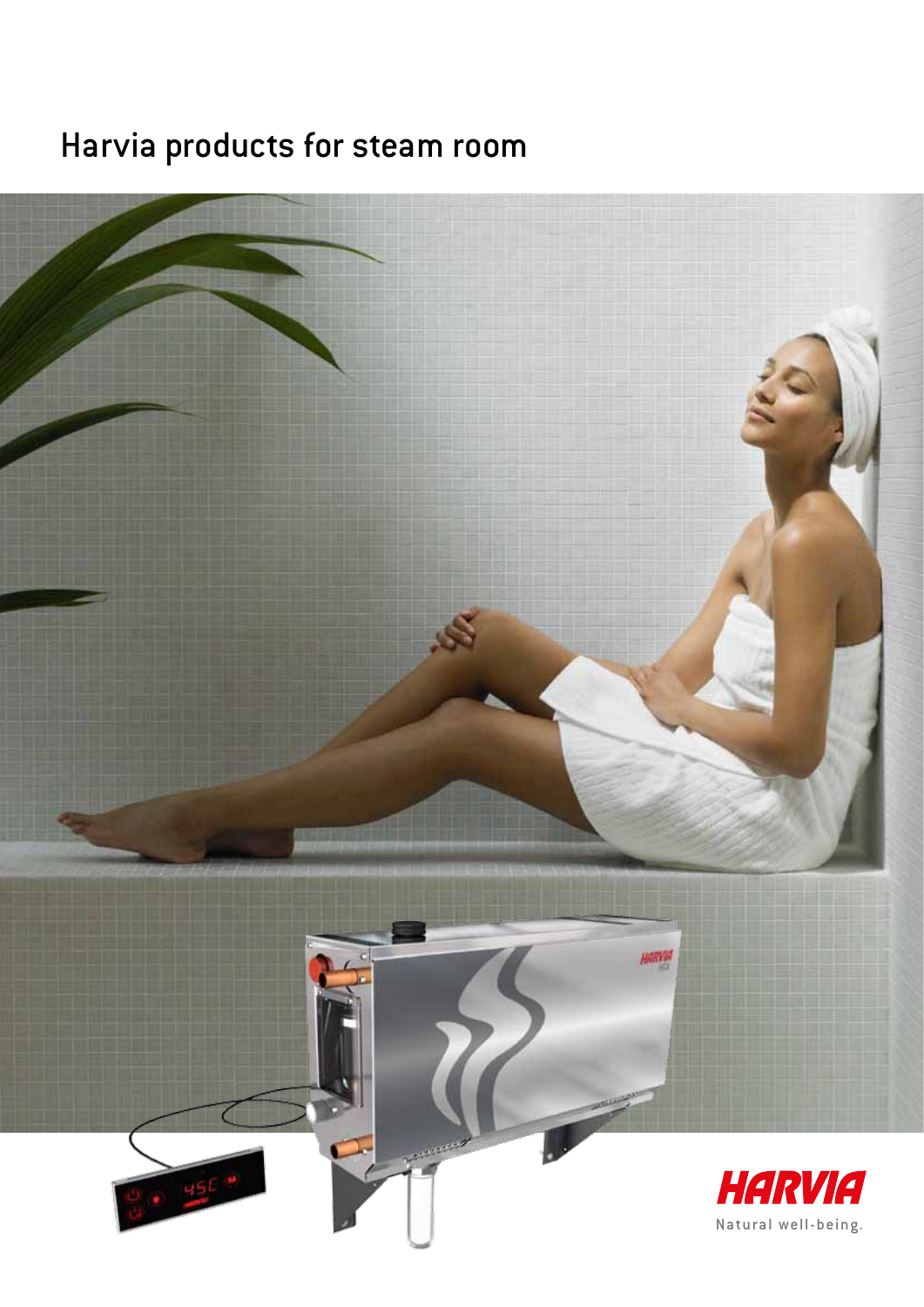## Novelty!







## Harvia HGX and HGP steam generators

Harvia HGX is a compact, yet efficient steam generator intended for private and spa use. Harvia HGP is a steam generator designed for high output demanding spa use. Both share the same basic construction, in which reliability, trouble-free operation and the relaxing steam bath experience have been the main design principles.

#### Reliability through innovations

- Water level is measured in clean water, in a separate measuring cup to prevent problems caused by water impurities.
- A sediment cup collects water impurities that fall on the bottom of the water container.

#### Easy to use, easy maintenance

- • Stylish touch-screen control panel.
- Basic maintenance sediment cup emptying and checking the water level sensor – can be done without opening the cover of the unit.

#### Compact design

• Harvia HGX can be installed in a low space, i.e. on top of a steam cabin. The steam and water connections are on the side of the unit.

#### Multidrive option

• Up to three HGX11L extra power units can be linked with a basic steam generator to be controlled with the same control panel.









#### Stylish touch-screen control panel

The steam generator is controlled by a separate touch-screen control panel. Controlled functions:

- steam generator (temperature, on-time, delayed start)
- fragrance pump
- **lighting**
- fan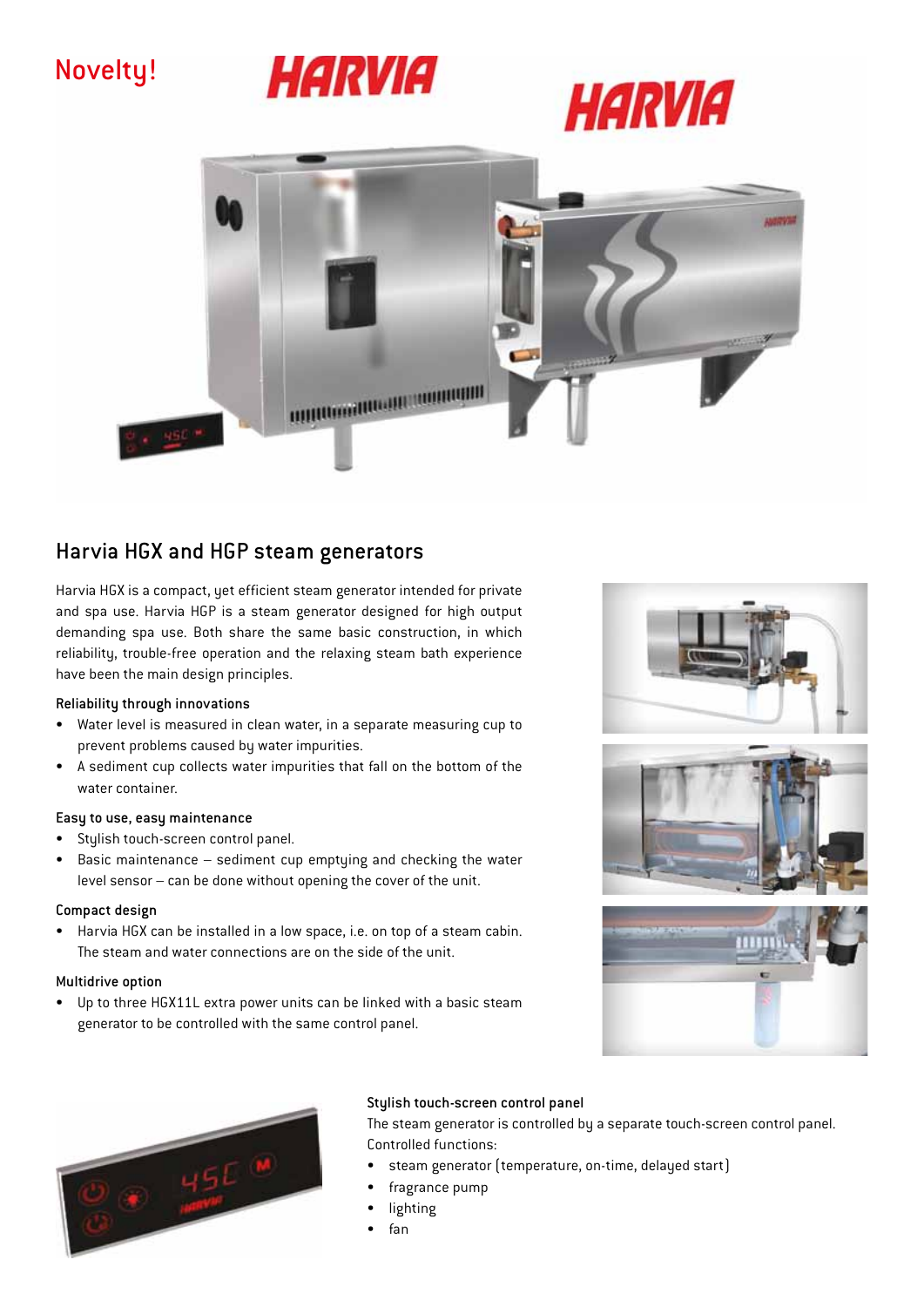## Options for Harvia steam generators

#### Automatic discharge valve

An automatic discharge valve makes the use of the steam generator even easier than before. The automatic discharge valve rinses the steam generator at set intervals and every time the steam generator is turned off. This procedure removes any precipitated lime from the steam generator. In order to keep the steam generator in good operating condition, it is essential to remove lime efficiently at regular intervals.

The Harvia HGX steam generator comes with a manual discharge valve as standard equipment. Harvia HGP has the automatic discharge valve built-in.

#### Fragrance pump

A fragrance pump can be programmed to automatically mix steam fragrance to the steam. The fragrance pump is controlled via the control panel. The steam fragrance container attached to the fragrance pump can be small or large. Harvia HGP has the fragrance pump built-in.

#### Eucalyptus fragrance for steam room

A Harvia Eucalyptus fragrance for steam room makes the pampering steam room experience even better than before. The fragrance pump mixes the fragrance for steam room liquid with the steam from the steam generator.

The Harvia Eucalyptus fragrance for steam room is a homogenous liquid, and it mixes perfectly with water. The fragrance for steam room is available in 5 liter canisters. One canister gives over 100 liters of mixed liquid for use. Dilution ratio: 1 part fragrance for steam room and 20 parts water.

#### Steam nozzle

Harvia HGX steam generator's standard delivery includes one steam nozzle. Extra steam nozzles are available as accessories.

### Harvia aluminium frame door



The aluminium frame door is an excellent solution for a steam room or a sauna door. It is designed for conditions where the materials need very good humidity resistance. There are no wooden parts in the door. The aluminium frames (40 x 60 mm) are light grey in colour. The glass is tempered 8 mm safety glass. Seals keep the heat and steam in. Aluminium frame door is maintenance-free decade after decade.

The aluminum frame door is installed with hidden screws leaving no screwheads visible. The end result is elegant and refined. The colour options are bronze, smoky grey, clear and satin. Satin glass is not available for double door.

The Harvia aluminum frame door is available as both single and double allglass door.

#### Single door, sizes:

7 x 19 (size of the frame 690 x 1890 mm) 8 x 19 (size of the frame 790 x 1890 mm), 8 x 21 (size of the frame 790 x 2090 mm) 9 x 19 (size of the frame 890 x 1890 mm), 9 x 21 (size of the frame 890 x 2090 mm)

#### Double door, sizes:

13 x 19 (size of the frame 1315 x 1890 mm), 13 x 21 (size of the frame 1315 x 2090 mm) 15 x 19 (size of the frame 1515 x 1890 mm), 15 x 21 (size of the frame 1515 x 2090 mm) 17 x 19 (size of the frame 1715 x 1890 mm), 17 x 21 (size of the frame 1715 x 2090 mm)